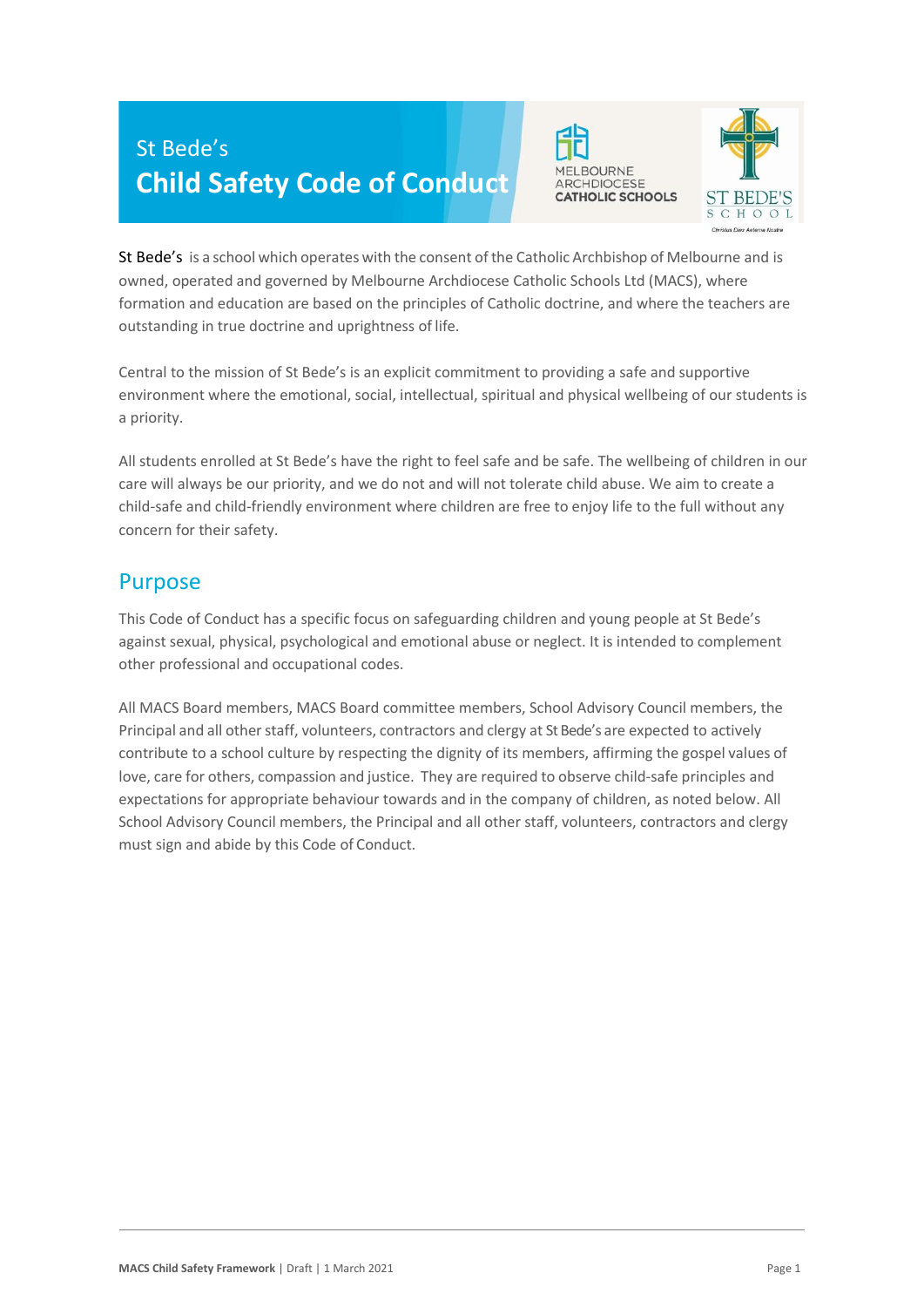# Acceptable behaviours

All MACS Board members, MACS Board committee members, School Advisory Council members, the Principal and all our other staff, volunteers, contractors and clergy at St Bede's are responsible for supporting the safety of children by:

- adhering to the school's child-safe policy and upholding the school's statement of commitment to child safety, at all times
- taking all reasonable steps to protect children from abuse
- treating everyone in the school community with respect
- listening and responding to the views and concerns of children particularly if they are telling you that they or another child has been abused or that they are worried about their safety/the safety of another child
- promoting the cultural safety, participation and empowerment of Aboriginal and Torres Strait Islander children (for example, by never questioning an Aboriginal or Torres Strait Islander child's self-identification)
- promoting the cultural safety, participation and empowerment of children with culturally and linguistically diverse backgrounds (for example, by having a zero-tolerance for discrimination)
- promoting the safety, participation and empowerment of children with a disability (for example, during personal care activities)
- ensuring as far as practicable that adults are not alone with a child
- reporting any allegations of child abuse to the school's leadership (or child safety officer if the school has appointed someone to this role)
- understanding and complying with all reporting obligations as they relate to mandatory reporting and reporting under the *Crimes Act 1958* (Vic.)
- reporting any child safety concerns to the school's leadership (or child safety officer if the school has appointed someone to this role)
- ensuring as quickly as possible that the child is safe if an allegation of child abuse is made
- reporting to the Victorian Institute of Teaching (VIT) any charges, committals for trial or convictions in relation to a sexual office by a registered teacher, or specific allegations or concerns about a registered teacher.

## Unacceptable behaviours

All MACS Board members, MACS Board committee members, School Advisory Council members, the Principal and all our other staff, volunteers, contractors and clergy at St Bede's must not:

- ignore or disregard any suspected or disclosed child abuse
- develop any 'special'relationships with children that could be seen asfavouritism (for example, the offering of gifts or special treatment for specific children)
- exhibit behaviours with children which may be construed as unnecessarily physical (for example, inappropriate sitting on laps)
- put children at risk of abuse (for example, by locking doors)
- initiate unnecessary physical contact with children or do things of a personal nature that a child can do for themselves (for example, toileting or changing clothes)
- engage in open discussions of a mature or adult nature in the presence of children (for example, personal social activities)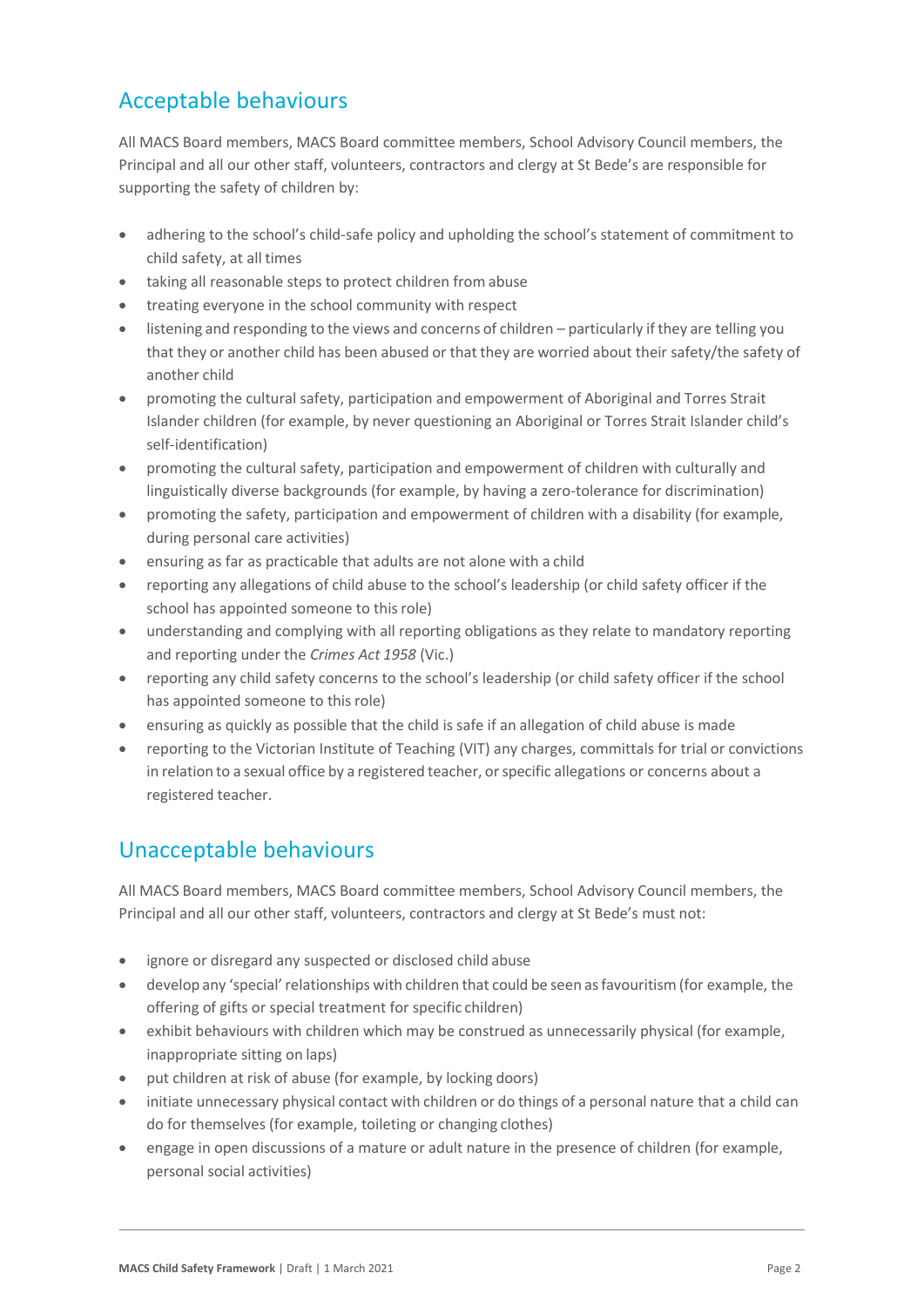- use inappropriate language in the presence of children
- express personal views on cultures, race or sexuality in the presence of children
- discriminate against any child, including because of age, gender, race, culture, vulnerability, sexuality, ethnicity or disability
- work with children while under the influence of alcohol or illegal drugs
- have contact with a child or their family outside school without the school leadership's or child safety officer's (if the school has appointed someone to this role) knowledge and/or consent orthe school governing authority's approval (for example, unauthorised after-hours tutoring, private instrumental/other lessons or sport coaching); accidental contact, such as seeing people in the street, is appropriate
- have any online contact with a child (including by social media, email, instant messaging etc.) or their family unless necessary (for example, providing families with eNewsletters or assisting students with their schoolwork)
- use any personal communication channels/devices such as a personal email account
- exchange personal contact details such as phone numbers, social networking sites or email addresses
- photograph or video a child without the consent of the parents or carers
- consume alcohol or drugs at school or at school events in the presence of children.

## **Teachers**

Teachers are also required to abide by the principles relating to relationships with students as set out in the Victorian Teaching Profession's Code of Conduct published by the VIT. These principles include:

- knowing their students well, respecting their individual differences and catering for their individual abilities
- working to create an environment which promotes mutual respect
- modelling and engaging in respectful and impartial language
- protecting students from intimidation, embarrassment, humiliation and harm
- respecting a student's privacy in sensitive matters
- interacting with students without displaying bias or preference
- not violating or compromising the unique position that a teacher holds of influence and trust in their relationship with students.

#### Psychologists and school counsellors

In their dealings with students, psychologists and school counsellorsshould also take into account their professional obligations as set out in a code of ethics or practice to which they are bound, including because of their membership of:

- the Australian Health Practitioner Regulation Agency
- the Australian Counselling Association
- Speech Pathology Australia.